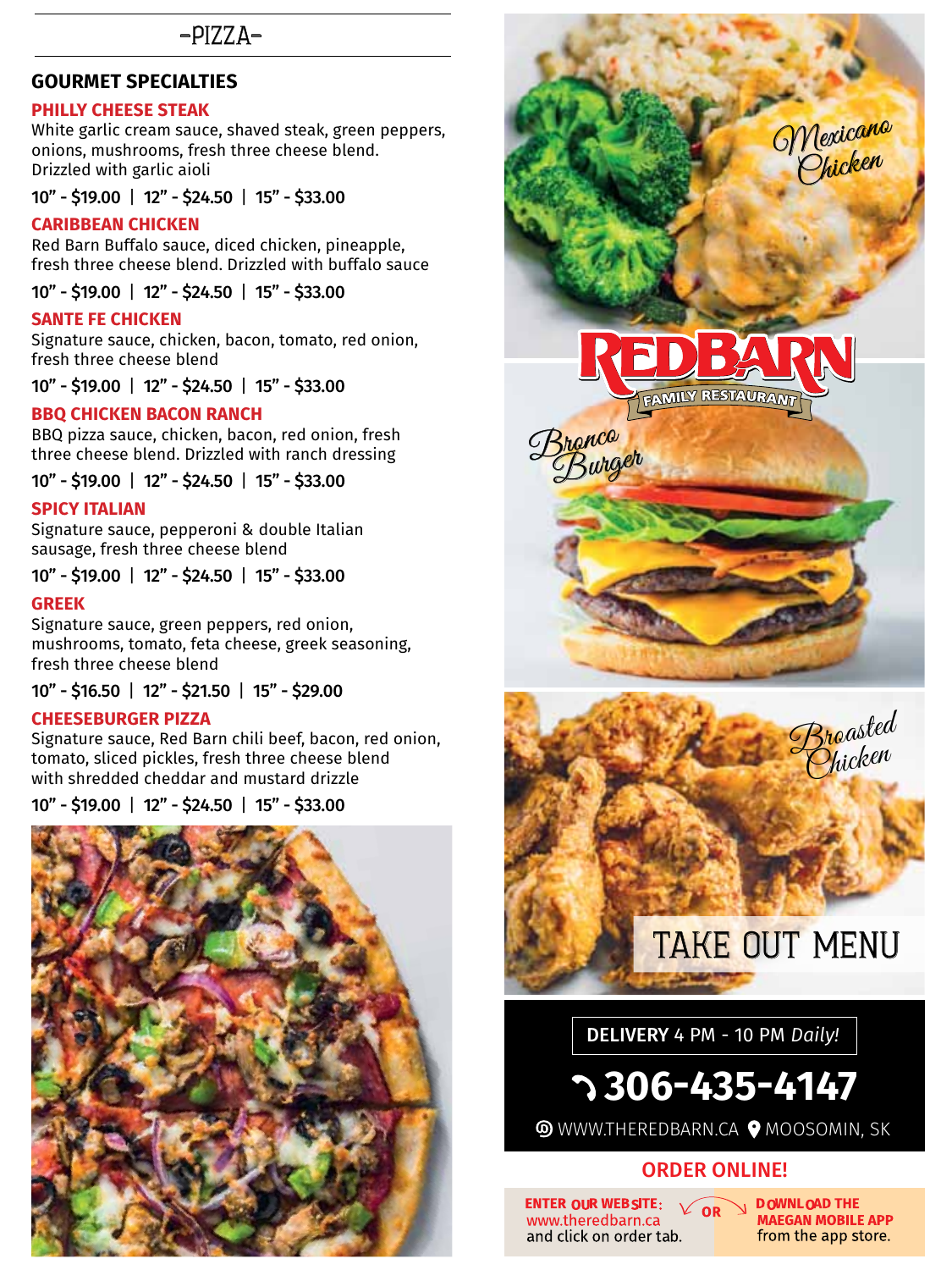## -START AND SHARE-<br>-FAMOUS CHICKEN-

#### **NACHOS** Reg \$16.75 Small \$12.75

Tri-coloured tortillas, tomato, green onion, black olives, jalapeno peppers and cheese. Served with a side of sour cream and salsa. *Add Pulled Chicken or Red Barn Chili - \$4.50*

#### **DANO'S CHIPS** \$8.50

Thinly sliced spicy fried potatoes. Served with a side of creamy dip

#### **BROASTED CHICKEN WINGS** \$14.50

**SAUCY:** Buffalo | Electric Honey | Maple Mustard | Teriyaki | Hot | **DRY SEASONED:** Lemon Pepper | Mango Habanero | Maple Bacon

#### **DIRTY FRIES** \$12.50

Crispy chips, green onions, Red Barn chili, sour cream & bacon

**GREEK DRY RIBS BONELESS \$12.75** 

Boneless breaded pork seasoned with lemon and oregano

#### **aSian ChiCken lettuCe wraPS** \$14.50

A blend of chicken, green and red peppers, carrots, candied pecans, steam fried noodles and our ginger soy sauce. Served with romaine lettuce boats

## -FRESH GREENS-

#### **CAESAR SALAD** \$10.99

Romaine hearts, hand cut croutons, bacon, parmesan cheese, garlic caesar dressing Served with a garlic wedge. *Add chicken or shrimp - \$5.50*

#### **Garden SALAD** \$10.99

Romaine and iceberg blend, cucumber, shredded carrots, tomatoes, feta cheese and dinner bun. *\*Suggested dressings - Creamy House. Add chicken or shrimp - \$5.50*

### **CHICKEN TACO** \$15.99 / \$13.75

Crispy tortilla bowl, Iceberg lettuce, seasoned chicken, shredded cheddar cheese, tomatoes and black olives. *\*Suggested dressings - sour cream & salsa or ranch*

#### **BEEF TACO** \$14.99 / \$12.75

Crispy tortilla bowl, Iceberg lettuce, Red Barn chili, shredded cheddar cheese, tomatoes and black olives. *\*Suggested dressings - sour cream & salsa or ranch*

#### *SANTE FE CHICKEN SALAD* **with Peanut Lime Vinaigrette** \$17.99

Mixed greens, cajun chicken, avocado, dates, corn, black beans, feta cheese and corn chips. Served with a garlic wedge

### **APPLE ORCHARD CHICKEN** \$16.99

Romaine and iceberg blend, grilled chicken, shredded carrots, diced apple, candied pecans, feta cheese and tossed in our house made poppyseed honey mustard dressing. Served with a garlic wedge

## 2 **PIECE CHICKEN SNACK** \$13.50

Served with your choice of side dish and coleslaw

#### 3 **PIECE CHICKEN DINNER** \$16.50

Served with your choice of side dish, coleslaw and a fresh dinner roll

#### 4 **PIECE CHICKEN DINNER** \$18.50

Served with your choice of side dish, coleslaw and a fresh dinner roll

## - BROASTED CHICKEN-

#### **CHICKEN ONLY**

| 9-PIECE BUCKET | <b>15-PIECE BUCKET</b> | <b>21-PIECE BUCKET</b> |
|----------------|------------------------|------------------------|
| \$32.99        | \$43.99                | \$54.99                |

#### **CHICKEN BUCKET MEALS**

9 - PIECE BUCKET MEAL 3 - 4 PEOPLE Medium Fries Medium Gravy Medium Coleslaw \$39.99

15 - PIECE BUCKET MEAL 5 - 7 PEOPLE Large Fries Large Gravy Large Coleslaw \$58.99

BUCKET MEAL 7 - 10 PEOPLE 2 Medium Fries Medium & L. Gravy Medium & L. Coleslaw \$68.99

Sante Fe Sance Salad

21 - PIECE

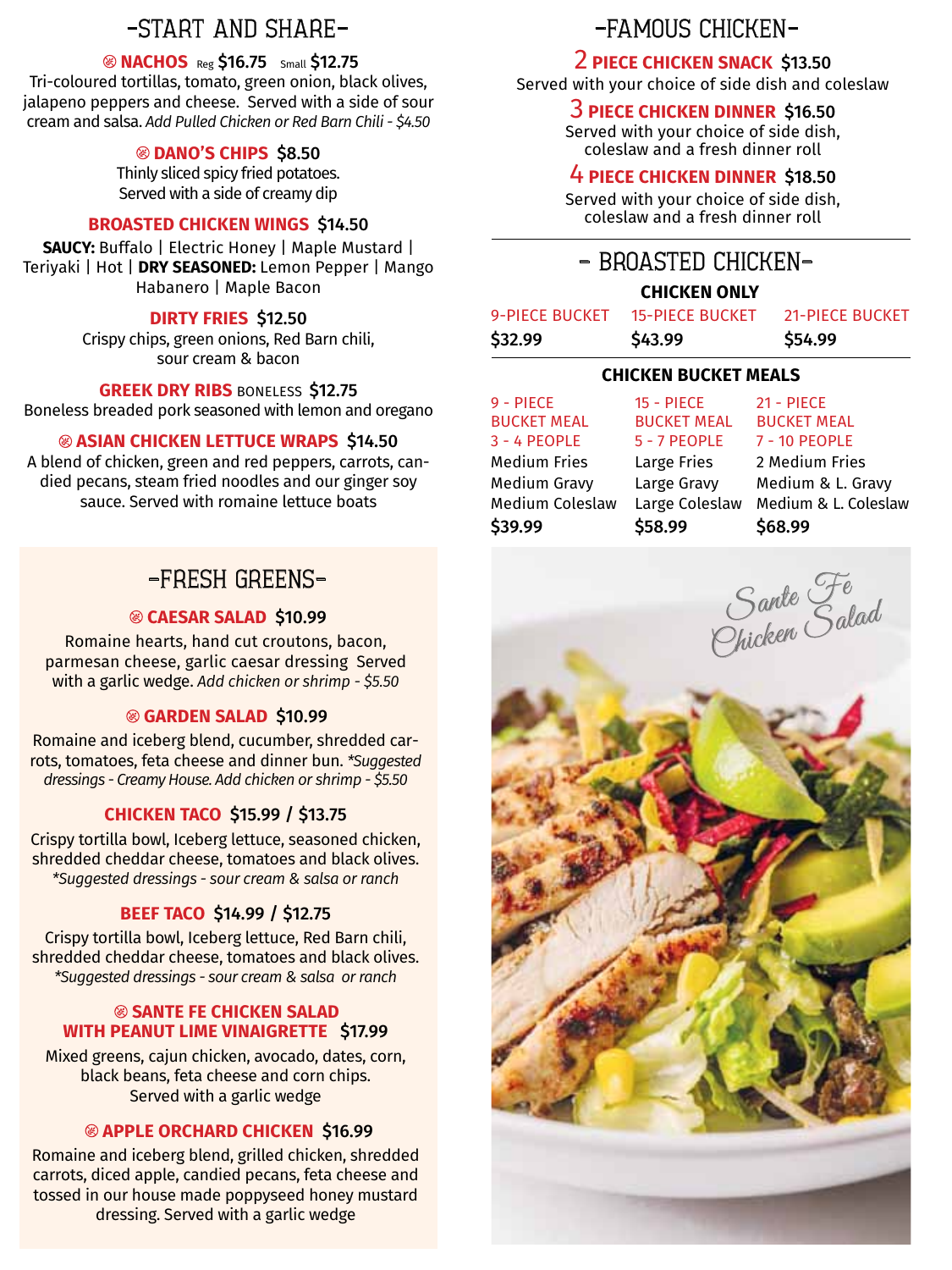## -BETWEEN BREAD-

#### **BEEF DIP** \$16.99

Shaved beef brisket smoked in-house, crispy blooming onion, garlic horseradish aioli and Swiss cheese on a ciabatta bun with a side of herb & garlic au jus

#### **DENVER** \$14.50

Egg, ham, onion, cheddar cheese between texas toast

#### **Chicken Quesadilla** \$15.99

Pulled chicken, tomato, red onion, buffalo sauce, cheddar and mozza cheese. Served with sour cream, salsa and your choice of side dish

#### **SOUP & SALAD** \$12.99

A bowl of our fresh house made Beef and Barley soup or Chicken Gnocchi soup and a Garden or Caesar salad. Garlic toast wedge

#### **CLUBHOUSE** \$15.50

Bacon, turkey, lettuce, tomato, cheddar and mayo on texas toast

#### **CHICKEN WRAP** \$15.99

Seasoned chicken, shredded romaine, cheddar cheese, tomato stuffed in a fire grilled tortilla wrap

## -BURGER-

#### **BRONCO** \$17.99

2 grilled beef patties, cheddar cheese, pickle, lettuce, tomato, mayo, bacon, relish and carmelized onions

#### **DELUXE BACON CHEESE** \$15.99

Grilled beef patty, cheddar cheese, pickle, lettuce, tomato, mayo, bacon, relish and carmelized onions

#### **MUSHROOM SWISS** \$16.99

Grilled beef patty, mushrooms, swiss cheese, relish and carmelized onions

#### **CHILI CHEESE** \$16.99

Grilled beef patty, Red Barn chili, cheddar cheese, pickle, relish and mustard

#### **CHICKEN SANTE FE** \$16.50

BBQ chicken breast, bacon, mozza cheese, bbq sauce, lettuce, tomato and mayo

#### **DELUXE VEGGIE** \$16.50

Grilled veggie patty, mozza cheese, honey dill, lettuce and tomato

#### **BLOOMIN ONION** \$16.99

Grilled beef patty, tangy whiskey sauce, crispy bloomin onion, relish, pickle, lettuce, tomato, mayo and swiss cheese

#### **CRISPY CHICKEN BURGER** \$16.50

Double hand dusted crispy chicken breast, shredded romaine, pickles and a relish mayo mix







#### **FETTUCCINE ALFREDO** \$17.99

#### (chicken or shrimp)

Fettuccine noodles tossed in our creamy alfredo sauce with mushrooms and your choice of chicken or shrimp. Served with a garlic toast wedge. *Add baked cheese \$3.00*

#### **Teriyaki Chicken Rice Bowl** \$17.99

Jasmine rice, water chestnuts, julienne carrots, bell peppers, braised red cabbage, bean sprouts and spicy yogurt

> SIDE DISH OPTIONS (CHOOSE 1 SIDE DISH) French Fries | Caesar Salad | Spicy Fries | Onion Rings | Garden Salad

Soup of the day | Yam fries | Dano's Chips Poutine **Maple Bacon** Poutine  $\theta$ dd \$2.50  $\theta$   $\theta$ dd \$3  $\theta$   $\theta$ dd \$3